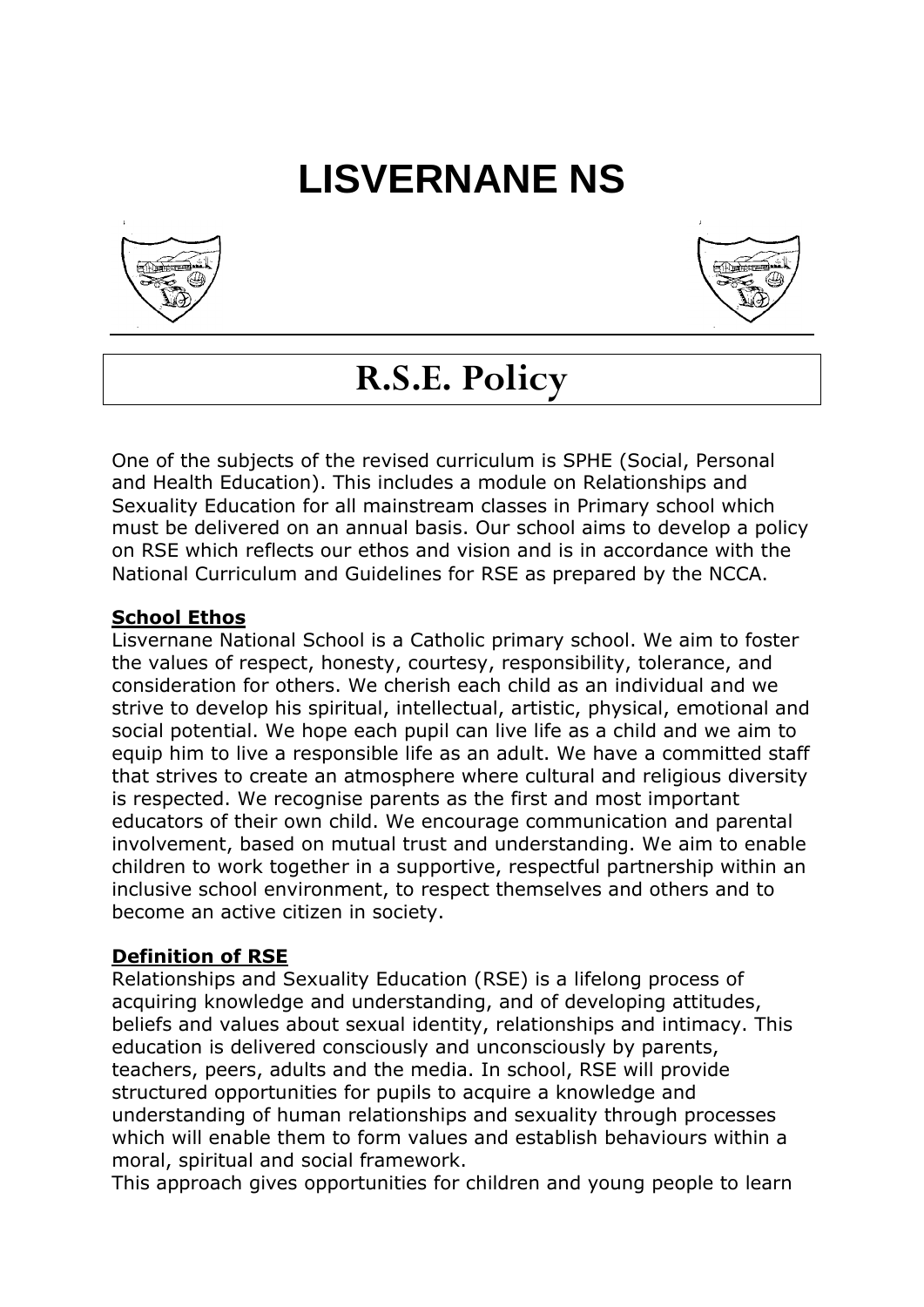about relationships and sexuality in ways that help them think and act in a moral, caring and responsible manner. In Lisvernane National School, RSE aims to help children learn, at home and in school, about their friendships and relationships with others. This work will be based on developing a good self-image, promoting respect for themselves and for others, and providing them with appropriate information. RSE is an integral part of Social, Personal and Health Education and must be taught in this context.

R.S.E. provides structured opportunities for pupils to acquire knowledge and understanding of human sexuality and relationships through processes, which will enable them to form values and establish behaviours within a moral, spiritual and social framework. (p. 5 NCCA curriculum and guidelines for RSE). RSE is the formal approach to educating children in:

- Relationships with others parents, siblings, friends and the community in general
- Respect for themselves and others
- Physical development bodily functions and changes, and personal hygiene
- Emotional development maturing in society
- Parenting, personal and social skills and relationships
- Sexuality in context part of a loving relationship.

# **Relationship of RSE to SPHE**

RSE is an integral part of Social, Personal and Health Education and must be taught in this context. SPHE and RSE will be taught throughout the school from infants to sixth class in a spiral curriculum, and will be formally timetabled. RSE is also offered informally to pupils through a caring and supportive school atmosphere. It is fostered in positive relationships between home, school and community.

# **Policies which support SPHE/RSE**

- Lisvernane N.S. Code of behaviour
- Anti-Bullying Policy
- Child protection policy
- Enrolment Policy
- Healthy Eating Policy
- School Tour Policy
- School Visitors Policy
- Internet Safety Policy
- Anti-Cyber-Bullying Policy
- Health and Safety Policy
- Administration of Medicines Policy.

In keeping with the sentiment and spirit of these policies, we informally support many of the aims on which RSE is modelled. We encourage good behaviour, open communication, understanding and tolerance of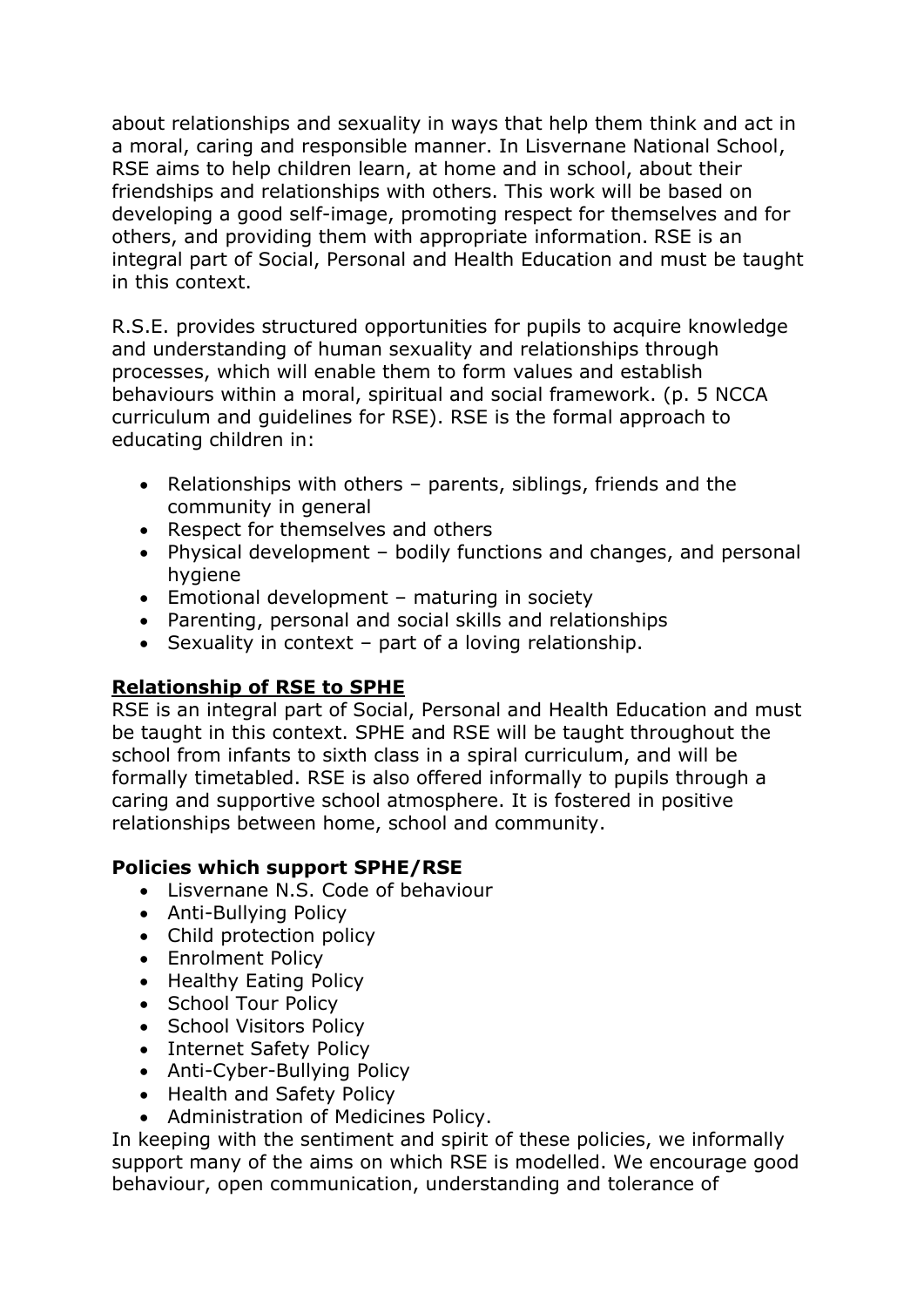differences, and respect for self and others. We recognise that both pupils and staff have rights and responsibilities in our school. A sense of responsibility is fostered andattention is paid to the well-being of all of the members of the school community.

# **Existing Provision for RSE**

Prior to the current RSE Policy being in place, Lisvernane N.S. provided RSE through the formal and informal activities of the school, which include:

- 1. The SPHE Programme. (Walk Tall, Be Safe etc.)
- 2. The promotion of a caring atmosphere on a daily basis.
- 3. Lessons dealing with enhancement of self-esteem.
- 4. The Stay Safe Programme.
- 5. Health Education lessons.
- 6. The SESE Programme.
- 7. The P.E. Programme.
- 8. The Alive-O Programme.

# **Aims of our RSE programme**

When due account is taken of intrinsic abilities and varying circumstances, the Relationships and Sexuality Education curriculum should enable the child to:

- ➢ Develop a positive sense of self-awareness, self-esteem and selfworth
- $\triangleright$  To assist parents in their role as primary educators, so that they may guide their child's physical, social and emotional development.
- $\triangleright$  To enhance the personal development, self-esteem and well-being of the child.
- $\triangleright$  To help the child to develop healthy friendships and relationships.
- $\triangleright$  To foster an understanding of, and a healthy attitude to, relationships and sexuality in a moral, spiritual and social framework.
- $\triangleright$  To develop an appreciation of the dignity, uniqueness and wellbeing of others.
- $\triangleright$  To acquire and develop knowledge and understanding of self.
- $\triangleright$  To understand the nature, growth and development of relationships within families, in friendships and in wider contexts
- $\triangleright$  To acquire and improve skills of communication and social interaction.
- $\triangleright$  To develop and promote in the child a sense of understanding of and respect for the process of birth and new life.
- $\triangleright$  To develop some coping strategies to protect oneself and others from various forms of abuse.
- ➢ Acquire and use an appropriate vocabulary to discuss feelings, sexuality, growth and development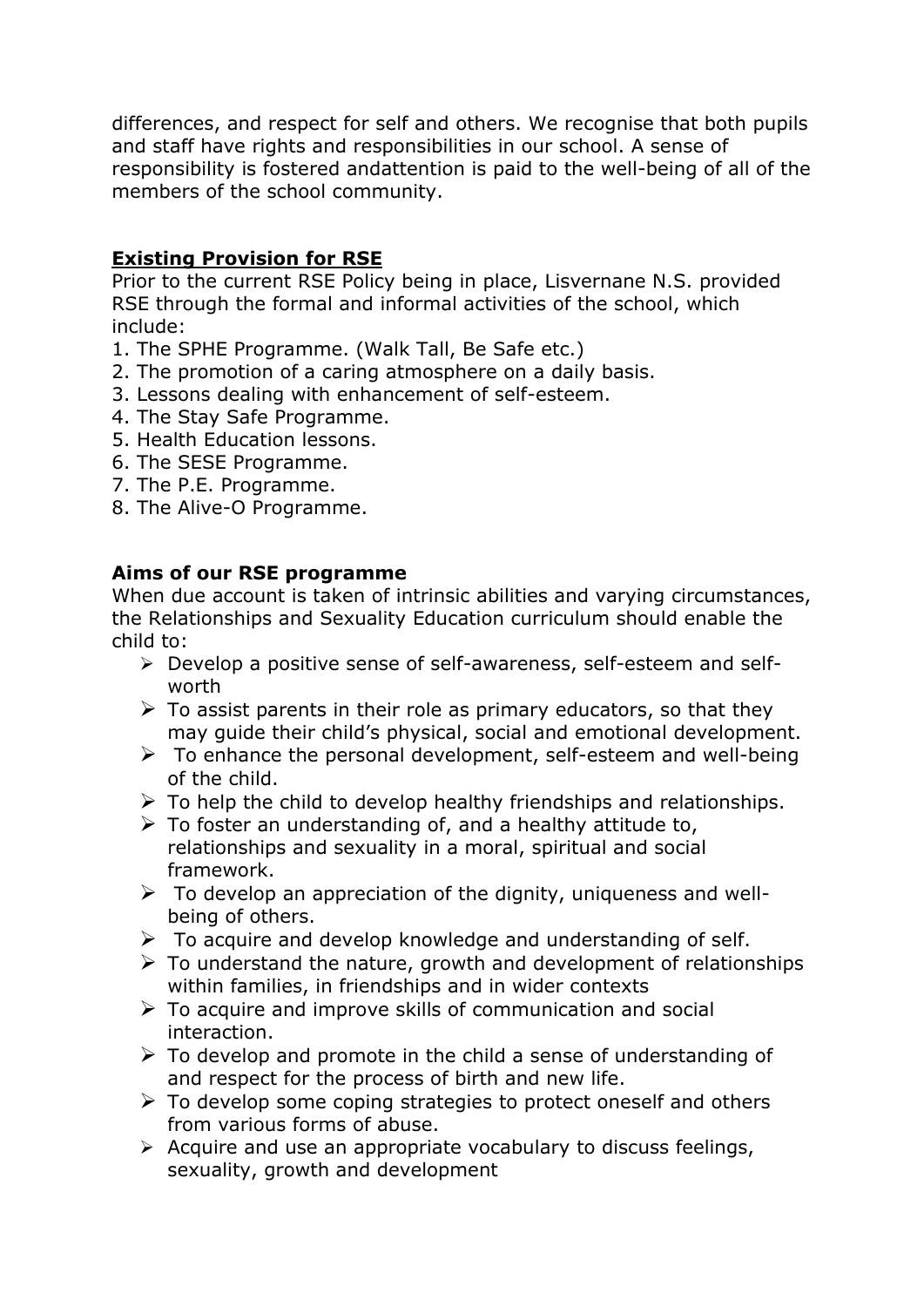- ➢ To develop a critical understanding of external influences on lifestyles and decision making.
- $\geq$  To become aware of the variety of ways in which individuals grow, change and understand that their developing sexuality is an important aspect of self-identity
- ➢ To develop an awareness of differing family patterns
- $\triangleright$  To come to value family life and appreciate the responsibilities of parenthood

# **Curriculum Content for RSE :**

The programme will be available in the school in order that parents may familiarise themselves with the contents. The R.S.E. policy of the school is obliged to indicate the biological terms for the body that will be used and the ages they will be introduced:

Junior and Senior Infants: head, eye, ear, nose, breast (in the context of feeding), skin, hips, navel (where baby is joined to mother), bottom, penis and vagina (in context of going to the toilet), knee, leg, foot.

#### 1st and 2nd Classes:

- Revision of infant terminology.
- Pupils are expected to be able to name parts of the male and female body using appropriate names and identify some of their functions e.g. Mouth – swallowing, chewing food, breathing Vagina – opening where a baby leaves a mother's womb Penis – passing urine Breasts – feeding a baby Naval – where baby was joined to mother before being born

3rd Class: Revision of terms previously introduced.

#### 4th Classes:

- Revision of terms previously introduced.
- Pupils are expected to be able to discuss the stages and sequence of development of the human baby from conception to birth e.g. Week 2 – the size of a full stop

Week 6 – the size of a baked bean / would fit neatly on to a 1c piece

Week 8 – the size of an adult thumbnail / would cover a 10c piece Week 14 – the length of an adults hand / size of a grape fruit

• Periods (in the context of personal hygiene and growth from girl to woman). Boys and girls will be taught separately by an appropriate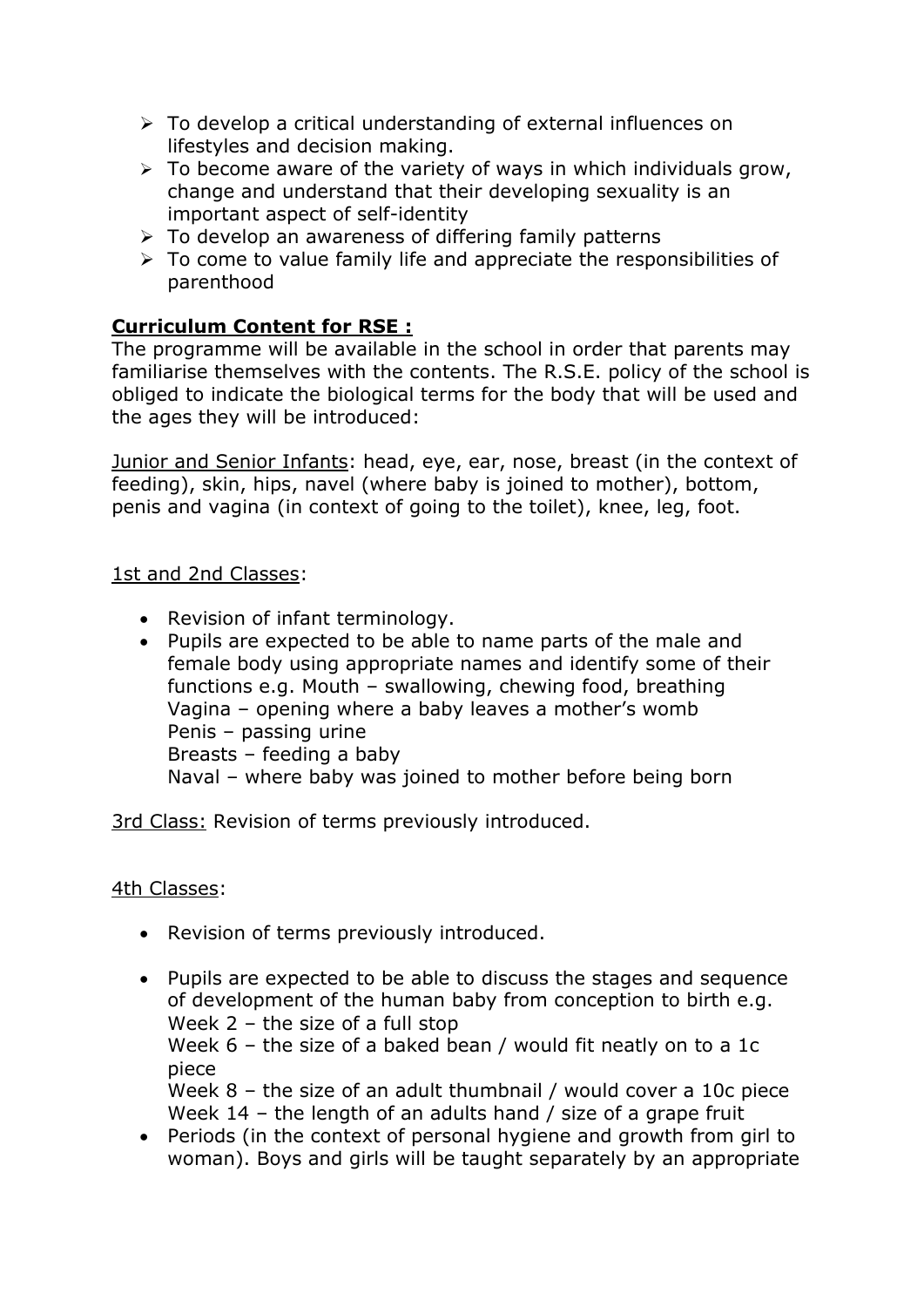teacher for specific lessons. The deputy principal. Ms.O'Brien is responsible for giving this talk.

#### 5th and 6th Classes:

- Revision of terms previously introduced.
- Identify and explore physical changes at the onset of puberty.
- Understand how conception to birth takes place.
- Building on the programme already covered. The manner in which all issues are discussed will be with sensitivity, professionalism and an awareness of varying group dynamics within a class.
- Pupils are expected to be able to identify and discuss physical and other changes that occur in boys and girls during puberty and to understand the reproductive systems of male and female adults. Again, boys and girls will be taught separately as deemed appropriate by the teacher.
- Female: a) Hormonal changes b) Changing body shapes c) Development of breasts d) Appearance of pubic hair e) Onset of menstruation (periods) f) Beginning of ovulation.
- Male: a) Hormonal changes b) Physical growth c) Growth of testicles and penis d) Appearance of pubic hair, underarm and facial hair e) Breaking of the voice f) Beginning of sperm production g) Onset of nocturnal emissions (wet dreams)

Pupils are expected to be able to understand conception and birth within the context of a committed loving relationship. Children will understand that there are many different types of relationships and family units.

#### **Guidelines for the Management and Organisation of RSE in our School The RSE programme will be delivered as follows:**

- ➢ General Management and Organisation
	- Parents are the primary educators of their child. The school has a role to play in supporting and complementing parents in this work, helping to communicate the Christian visions of human life and relationships through the RSE programme. It is the policy of our school to nurture Catholic values in relation to love, marriage, parenthood and family life.
- $\triangleright$  RSE is an integral part of the SPHE programme and will be taught in this context. The curriculum is spiral in nature and all content will be delivered developmentally throughout the child's time in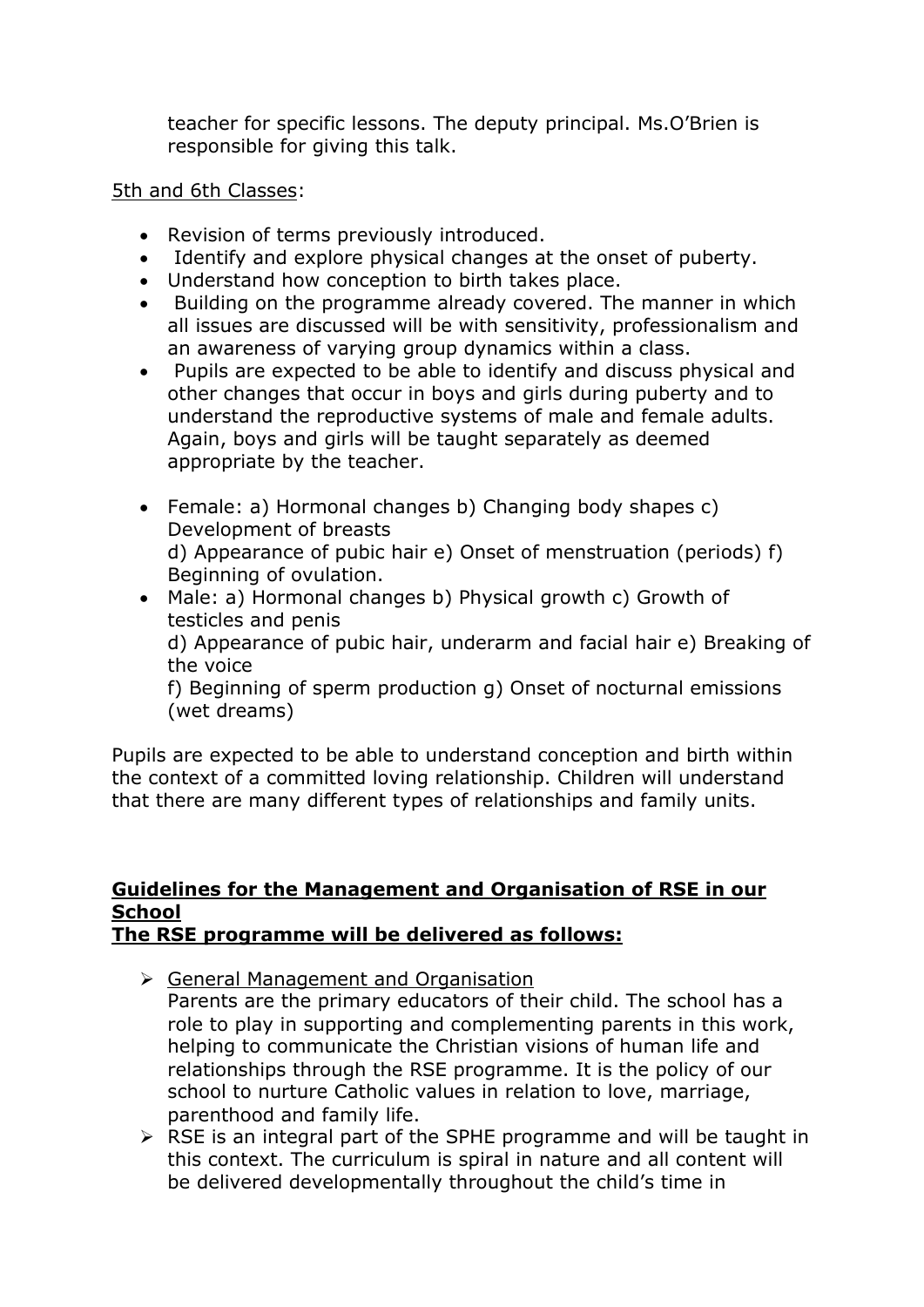Lisvernane N.S. RSE will be taught in the normal classroom situation by the class teacher. All information delivered will be informed by the content objectives of the SPHE Curriculum.

➢ RSE specific education will be covered in, a) Strand: Myself Strand Units: Self Identity,Taking Care of My Body,Growing and Changing,Safety and protection b) Strand: Myself and Others Strand Units: Myself and My Family My Friends and Other People,Relating to Others

The content of the RSE programme will be covered in eight to ten lessons per year.

#### **Sensitive Issues**

- ➢ Sensitive issues include lessons on naming the body parts (Senior Infants) and their functions (2nd Class); changes in their bodies as they grow and develop and lessons on conception and birth (5th and 6th Class).An outline of the content of lessons specific to each class level will be available to parents before they are taught, so that they can prepare the child, if they so wish. The home-school links letters from the DES RSE Resource Books may be sent home upon completion of lessons.
- $\triangleright$  A parent's right to withdraw a pupil from the process will be honoured on the understanding that the parent is taking full responsibility for this aspect of education. It is the responsibility of the parent to inform the school in writing of their decision to withdraw and their willingness to cover sensitive issues with their child outside of school hours. A child who has been withdrawn from class for the duration of a discrete RSE lesson will be accommodated in another classroom under the supervision of another teacher. The teacher may need to make incidental reference to the issue at another time while that child is present.
- $\triangleright$  Each class teacher will teach the RSE programme including the sensitive issues unless they choose to opt out. A teacher's right to opt out from teaching the sensitive issues will be honoured. In this case, arrangements regarding the teaching of the programme will be made by the Principal.
- $\triangleright$  Teachers will teach only the topics laid down for the class and will only answer those questions which are relevant to the programme for that year. Questions arising from curriculum content will be addressed in a sensible, sensitive and age-appropriate manner. Should a pupil require information that is not in line with the curriculum content and not considered to be age-appropriate, the school will not give such information and will refer the question back to the parents. Teachers will not answer personal questions about themselves nor require the child to give information of a personal nature which he does not wish to share.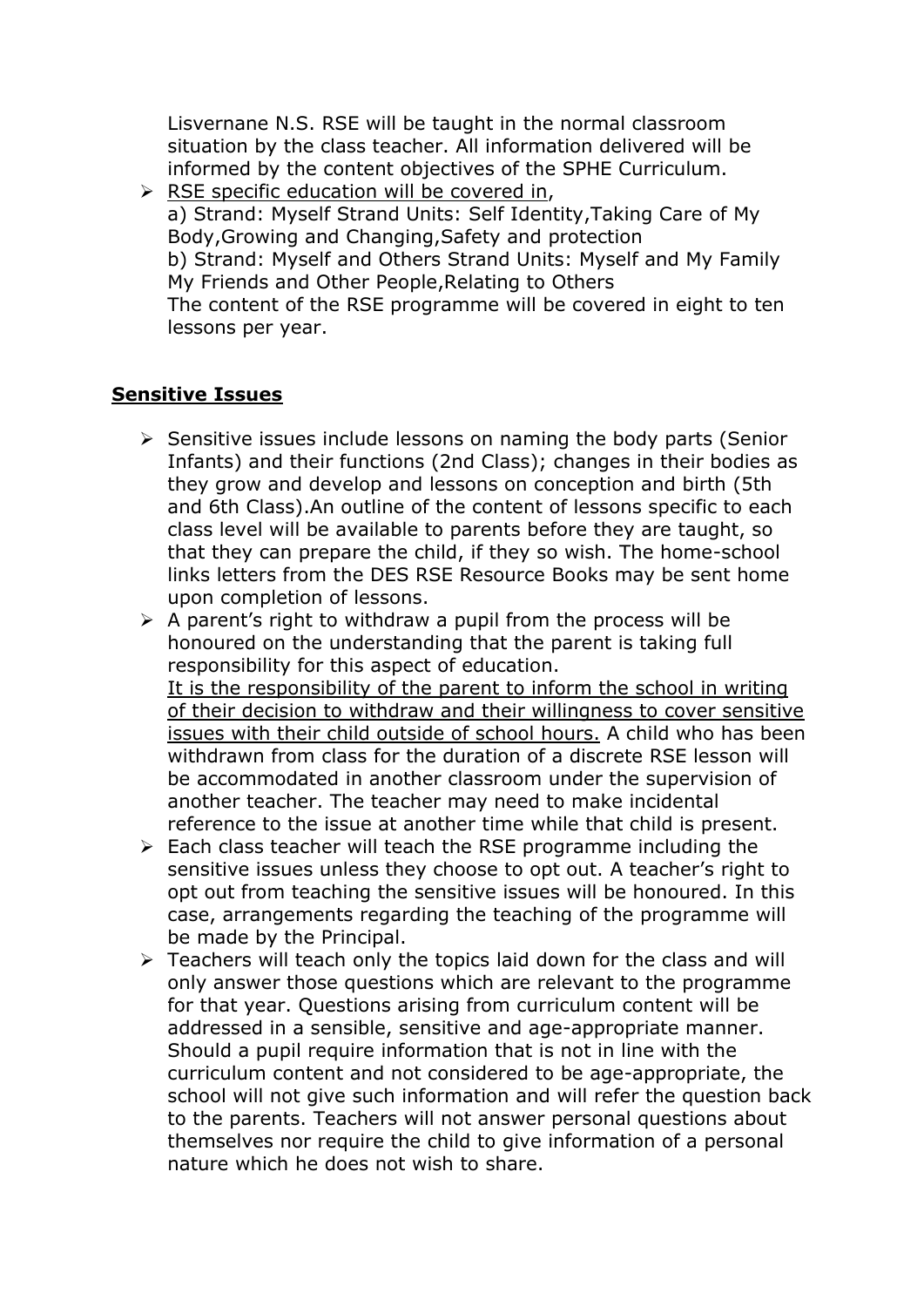- ➢ Language will, at all times, reflect respect for those involved and for educational content. In Lisvernane N.S. we will give children the correct and appropriate language to communicate confidently about themselves, their sexuality and their relationships,
- $\triangleright$  The school holds no responsibility for any information which the pupil may receive outside the direct teaching of the RSE lessons.

# **Outside Speakers**

As in the case with all subjects, outside speakers may sometimes be invited to speak to the children on some aspects of R.S.E. The policy of this school will be outlined and care taken to ensure that the guest speaker is aware of the content which would be covered by the class teacher in the areas of growth and development and reproduction. The guest speaker would be required to only cover matters which are currently in our agreed policy. The class teacher would remain with the class group while the guest speaker is present.

#### **Child Protection**

The school follows the 'Children First child protection guidelines' and has a Child Protection Policy, with the Deputy Principal, Ms.O'Brien as Designated Liaison Person. In cases of disclosure; the D.L.P. will follow the procedures as set out in Children First. Ms English is the deputy D.L.P.

#### **Evaluation**

- Teacher observation.
- Inventory of what needs to be changed.
- Ensuring all strands are covered.
- Teacher designed tasks and tests and self-evaluation.

#### **Roles and Responsibilities**

The whole school community of B.O.M., staff, pupils and parents play a key role in the formulation and implementation of the plan.

Provision for ongoing support and development

Lisvernane N.S. will offer ongoing training for teachers where necessary to help them implement the RSE programme. Information regarding courses or training for parents will be offered and may be organised by the Parents' Association/BOM/school.

Relevant RSE school resources will be sourced, stored and updated.

# **Ratification**

This policy was adopted by the Board of Management on